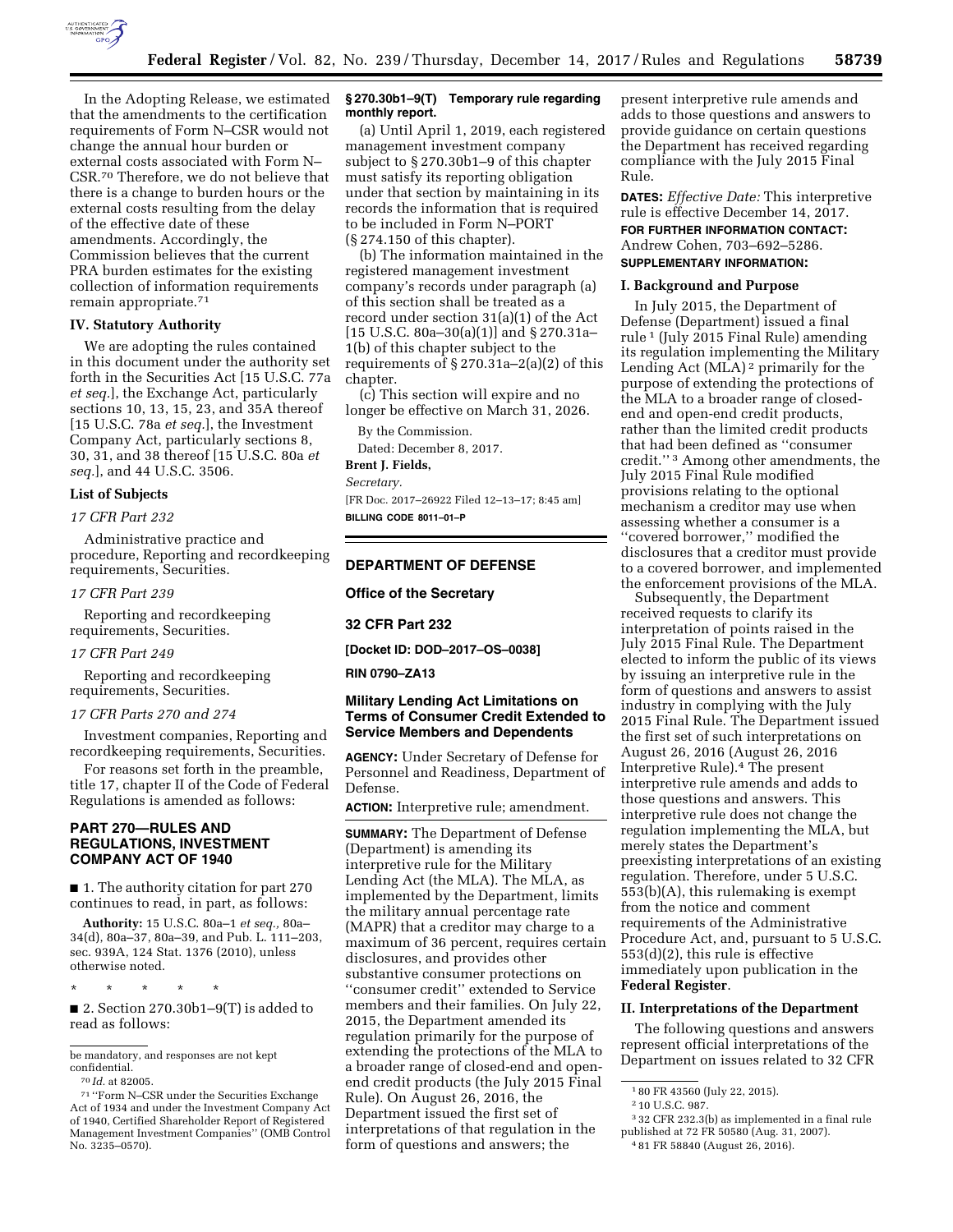part 232. For ease of reference, the following terms are used throughout this document: MLA refers to the Military Lending Act (codified at 10 U.S.C. 987); MAPR refers to the military annual percentage rate, as defined in 32 CFR 232.3(p).

In order to provide further guidance to industry and the public on the Department's view of its existing regulation, the Department amends its guidance on three questions and provides one additional question and answer. The numbering of this document follows the numbering of the questions and answers provided in the August 26, 2016 Interpretive Rule.

2. *Does credit that a creditor extends for the purpose of purchasing a motor vehicle or personal property, which secures the credit, fall within the exception to* ''*consumer credit*'' *under 32 CFR 232.3(f)(2)(ii) or (iii) where the creditor simultaneously extends credit in an amount greater than the purchase price of the motor vehicle or personal property?* 

*Answer:* The answer will depend on what the credit beyond the purchase price of the motor vehicle or personal property is used to finance. Generally, financing costs related to the object securing the credit will not disqualify the transaction from the exceptions, but financing credit-related costs will disqualify the transaction from the exceptions.

Section 232.3(f)(1) defines ''consumer credit'' as credit offered or extended to a covered borrower primarily for personal, family, or household purposes that is subject to a finance charge or payable by written agreement in more than four installments. Section 232.3(f)(2) provides a list of exceptions to paragraph (f)(1), including an exception for any credit transaction that is expressly intended to finance the purchase of a motor vehicle when the credit is secured by the vehicle being purchased and an exception for any credit transaction that is expressly intended to finance the purchase of personal property when the credit is secured by the property being purchased.

A credit transaction that finances the object itself, as well as any costs expressly related to that object, is covered by the exceptions in § 232.3(f)(2)(ii) and (iii), provided it does not also finance any credit-related product or service. For example, a credit transaction that finances the purchase of a motor vehicle (and is secured by that vehicle), and also finances optional leather seats within that vehicle and an extended warranty for service of that vehicle is eligible for the exception

under § 232.3(f)(2)(ii). Moreover, if a covered borrower trades in a motor vehicle with negative equity as part of the purchase of another motor vehicle, and the credit transaction to purchase the second vehicle includes financing to repay the credit on the trade-in vehicle, the entire credit transaction is eligible for the exception under  $\S 232.3(f)\overline{(2)}$ (ii) because the trade-in of the first motor vehicle is expressly related to the purchase of the second motor vehicle. Similarly, a credit transaction that finances the purchase of an appliance (and is secured by that appliance), and also finances the delivery and installation of that appliance, is eligible for the exception under § 232.3(f)(2)(iii).

In contrast, a credit transaction that also finances a credit-related product or service rather than a product or service expressly related to the motor vehicle or personal property is not eligible for the exceptions under § 232.3(f)(2)(ii) and (iii). For example, a credit transaction that includes financing for Guaranteed Auto Protection insurance or a credit insurance premium would not qualify for the exception under § 232.3(f)(2)(ii) or (iii). Similarly, a hybrid purchase money and cash advance credit transaction is not expressly intended to finance the purchase of a motor vehicle or personal property because the credit transaction provides additional financing that is unrelated to the purchase. Therefore, any credit transaction that provides purchase money secured financing of a motor vehicle or personal property along with additional ''cashout'' financing is not eligible for the exceptions under § 232.3(f)(2)(ii) and (iii) and must comply with the provisions set forth in the MLA regulation.

*17. Does the limitation in § 232.8(e) on a creditor using a check or other method of access to a deposit, savings, or other financial account maintained by the covered borrower prohibit the borrower from granting a security interest to a creditor in the covered borrower's checking, savings or other financial account?* 

*Answer:* No. The prohibition in § 232.8(e) does not prohibit covered borrowers from granting a security interest to a creditor in the covered borrower's checking, savings, or other financial account, provided that it is not otherwise prohibited by other applicable law and the creditor complies with all other provisions of the MLA regulation, including the limitation on the MAPR to 36 percent. As discussed in Question and Answer #16 of these Interpretations, § 232.8(e) prohibits a creditor from using the borrower's account information to create

a remotely created check or remotely created payment order in order to collect payments on consumer credit from a covered borrower or using a postdated check provided at or around the time credit is extended.

Section 232.8(e)(3) further clarifies that covered borrowers may convey security interests in checking, savings, or other financial accounts by describing a permissible security interest granted by covered borrowers. Borrowers may convey security interests for all types of consumer credit covered by the MLA regulation.

Creditors should also note, however, that 32 CFR 232.7(a) provides that the MLA does not preempt any State or Federal law, rule or regulation to the extent that such law, rule or regulation provides greater protection to covered borrowers than the protections provided by the MLA. For example, although the MLA regulation does not prohibit borrowers from conveying security interests in all types of consumer credit covered by the regulation, including credit card accounts, such accounts may also be subject to other laws, rules and regulations governing offsets and security interests. *See, e.g.,* 12 CFR 1026.12(d).

*18. Does the limitation in § 232.8(e) on a creditor using a check or other method of access to a deposit, savings, or other financial account maintained by the covered borrower prohibit a creditor from exercising a statutory right, or a right arising out of a security interest a borrower grants to a creditor, to take a security interest in funds deposited within a covered borrower's account at any time?* 

*Answer:* No. In addition to the security interests granted by borrowers to creditors, as discussed in Question and Answer #17 of these Interpretations, above, under certain circumstances Federal or State statutes may grant creditors statutory liens on funds deposited within covered borrowers' asset accounts. Section 232.8(e) does not prohibit a creditor from exercising rights to take a security interest in funds deposited into a covered borrower's account at any time, including enforcing statutory liens, provided that it is not otherwise prohibited by other applicable law and the creditor complies with all other provisions of the MLA regulation, including the limitation on the MAPR to 36 percent. For example, under 12 U.S.C. 1757(11) Federal credit unions may ''enforce a lien upon the shares and dividends of any member, to the extent of any loan made to him and any dues or charges payable by him.''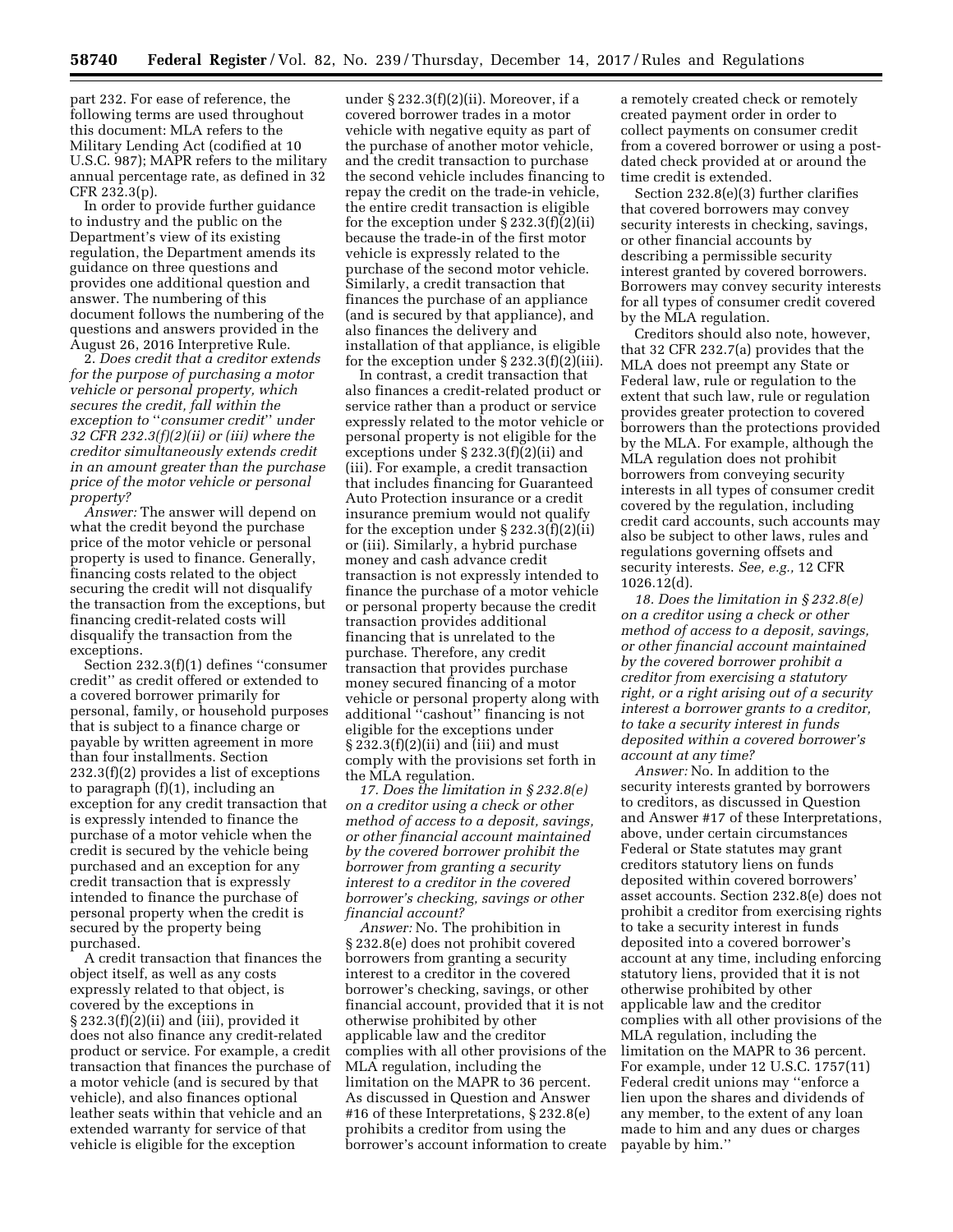As discussed in Question and Answer #16 of these Interpretations, § 232.8(e) serves to prohibit a creditor from using the borrower's account information to create a remotely created check or remotely created payment order in order to collect payments on consumer credit from a covered borrower or using a postdated check provided at or around the time credit is extended. Section 232.8(e)(3) describes a permissible activity under § 232.8(e). However, the fact that § 232.8(e)(3) specifies a particular time when a creditor may take a security interest in funds deposited in an account does not change the general effect of the prohibition in § 232.8(e). Therefore, § 232.8(e) does not impede a creditor from—for example exercising a statutory right to take a security interest in funds deposited in an account at any time, provided that the security interest is not otherwise prohibited by other applicable law and the creditor complies with all other provisions of the MLA regulation, including the limitation on the MAPR to 36 percent.

Creditors may exercise the right to take a security interest in funds deposited into a covered borrower's account in connection with all types of consumer credit covered by the MLA regulation, including credit card accounts, provided the creditor's actions are not prohibited by other State or Federal law, rule or regulation that provides greater protection to covered borrowers than the protections provided in the MLA. For example, although the MLA regulation does not prohibit borrowers from conveying security interests in all types of consumer credit covered by the regulation, including credit card accounts, such accounts may also be subject to other laws, rules and regulations governing offsets and security interests. *See, e.g.,* 12 CFR 1026.12(d).

*20. To qualify for the optional safe harbor under 32 CFR 232.5(b)(3), must the creditor determine the consumer's covered borrower status simultaneously with the consumer's submission of an application for consumer credit or exactly 30 days prior?* 

*Answer:* No. Section 232.5(b)(3)(i) and (ii) permit the creditor to qualify for the safe harbor when it makes a timely determination regarding the status of a consumer at the time the consumer either initiates the transaction or submits an application to establish an account, or anytime during a 30-day period of time prior to such action. Therefore, a creditor qualifies for the safe harbor under § 232.5(b) when the qualified covered borrower check that the creditor relies on is conducted at the

time a consumer initiates a credit transaction or applies to establish an account, or up to 30 days prior to the action taken by the consumer. Similarly, the timing provisions in § 232.5(b)(3)(i) and (ii) permit a creditor to qualify for the safe harbor when it conducts a qualified covered borrower check simultaneously with the initiation of the transaction or submission of an application by the consumer or during the course of the creditor's processing of that application for consumer credit.

#### **III. Regulatory Impact**

*Executive Order 12866,* ''*Regulatory Planning and Review*'' *and Executive Order 13563,* ''*Improving Regulation and Regulatory Review*''

Executive Orders 13563 and 12866 direct agencies to assess all costs and benefits of available regulatory alternatives and, if regulation is necessary, to select regulatory approaches that maximize net benefits (including potential economic, environmental, public health and safety effects, distributive impacts, and equity). Executive Order 13563 emphasizes the importance of quantifying both costs and benefits, reducing costs, harmonizing rules, and promoting flexibility. It has been determined that this is not a significant rule. This interpretive rule will not have an annual effect of \$100 million or more on the economy, or adversely affect productivity, competition, jobs, the environment, public health or safety, or State or local governments. This rulemaking will not interfere with an action taken or planned by another agency, or raise new legal or policy issues. Finally, this rulemaking will not alter the budgetary impacts of entitlements, grants, user fees, or loan programs or the rights and obligations of recipients of such programs.

This amended interpretive rule does not change the regulation implementing the MLA, but merely states the Department's preexisting interpretations of an existing regulation. Moreover, the Department's interpretive views do not further prohibit or limit the sale of credit and ancillary credit-related products beyond any limits that may be set forth in the final rule. For example, under the final rule as issued, the inclusion of ancillary credit products in a hybrid transaction makes the credit transaction ineligible for the exemption from ''consumer credit'' under 32 CFR 232.3(f)(2)(ii) and (iii). This amended interpretive rule merely provides guidance on how the rule applies when such products are included in a credit transaction. Neither the final rule nor

this amended interpretive rule prohibits the sale of ancillary credit products by the creditor as part of the credit transaction or as a separate transaction, nor does either prohibit a covered borrower from purchasing such products from the creditor or from another source. The Department estimates there remains a variety of venues for creditors to offer ancillary credit products and covered borrowers to acquire such ancillary credit products.

In evaluating any potential economic impact, the Department has consulted with the Consumer Financial Protection Bureau ("Bureau")<sup>5</sup> to assess the scope of the market for motor vehicle loans that also provide financing for a creditrelated product or service, as such loans would not meet the exception from ''consumer credit'' in 32 CFR  $232.3(f)(2)(ii)$ . Specifically, the Department's assessment focused on guaranteed asset protection (GAP) and other credit insurance premiums, such as credit life and credit disability insurance, that are financed in connection with a credit transaction expressly intended to purchase a motor vehicle. In conducting its assessment, the Department excluded financing costs that are expressly related to the object being purchased because, as clarified in this interpretive rule, such costs would not prevent an otherwise exempt credit transaction from qualifying for the exemptions from "consumer credit" in 32 CFR  $232.3(f)(2)(ii)$  and (iii).<sup>6</sup> In assessing the scope of the market, the Department, in consultation with the Bureau, relied on informal surveys and reports regarding the market for financed motor vehicle transactions, the utilization of GAP and other credit insurance premiums in that market, and the typical costs to

<sup>5</sup>The Bureau monitors, analyzes, and performs outreach to the auto lending industry through its Office of Consumer Lending, Reporting & Collection Markets. The Bureau, as part of its ongoing assistance to the Department, provided the Department with certain data regarding the auto lending marketplace.

 $^{\rm 6}$  For example, the Department excluded from this analysis credit transactions that also finance extended warranty protection or include financing to repay the credit on a trade-in vehicle because the Department interprets such costs as expressly related to the object (motor vehicle) being financed.